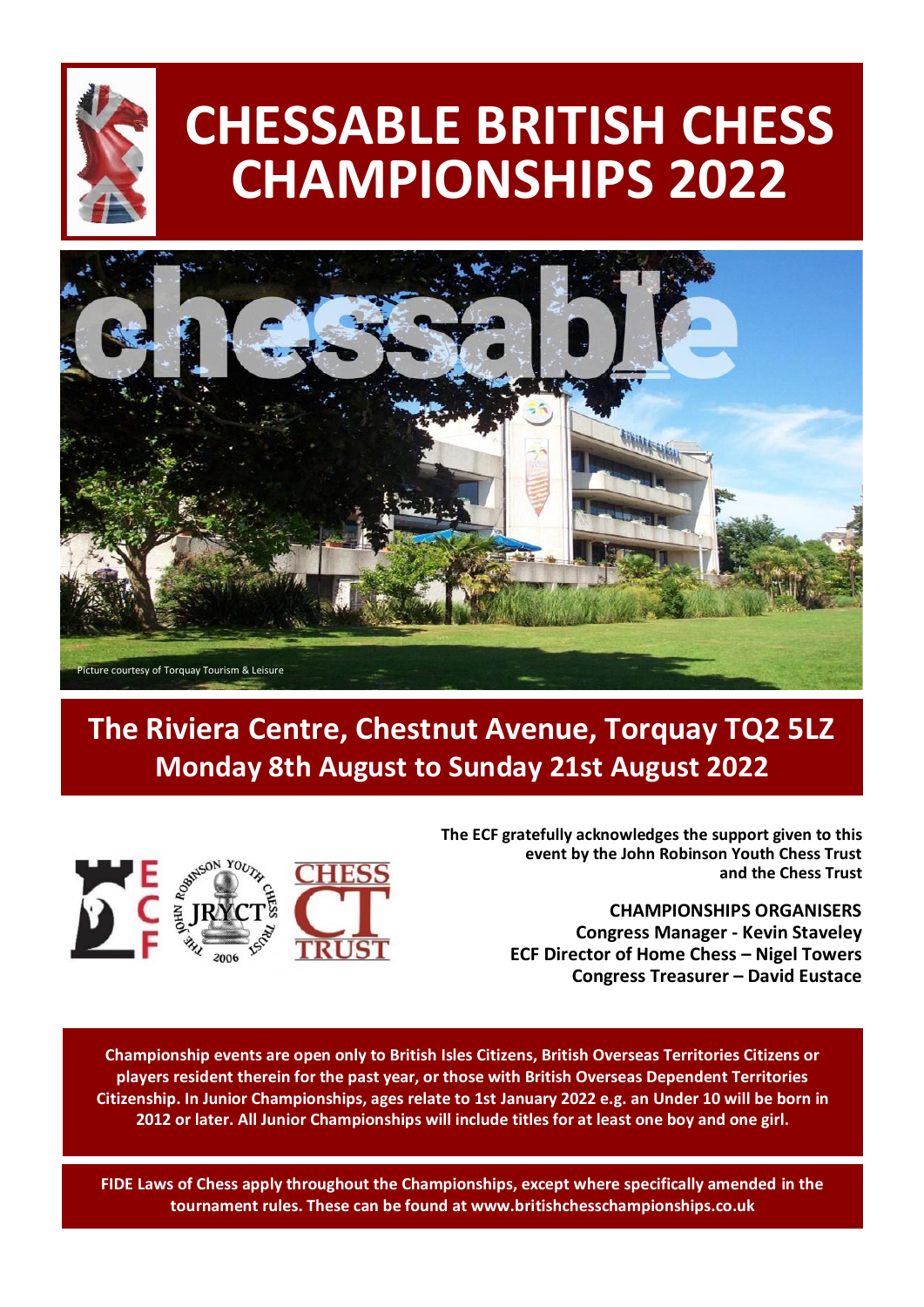## **CHESSABLE BRITISH CHAMPIONSHIP**

**This event is open only to exempted or qualified players – please see the qualification regulations at https://www.britishchesschampionships.co.uk/**

Saturday 13th August to Sunday 21st August

9 rounds - rounds 1-8 (Saturday 13th August – Saturday 20th August) begin each day at 2.30pm; round 9 (Sunday 21st August) begins at 10.00am

## **CHESSABLE BRITISH SENIORS CHAMPIONSHIPS**

**50+** (born 1972 or earlier) 7 rounds - rounds 1-6 (Monday 8th August – Saturday 13th August) begin each day at 2.30pm; round 7 (Sunday 14th August) begins at 10.00am **65+** (born 1957 or earlier) 7 rounds - rounds 1-6 (Monday 15th August – Saturday 20th August) begin each day at 2.30pm; round 7 (Sunday 21st August) begins at 10.00am

## **CHESSABLE BRITISH JUNIOR CHAMPIONSHIPS**

**UNDER 16** (born 2006 or later); **UNDER 14** (born 2008 or later); **UNDER 12** (born 2010 or later); **UNDER 10** (born 2012 or later); **UNDER 8** (born 2014 or later) 7 rounds - Monday 8th August 2.30pm; Tuesday 9th August 9.15am and 2.30pm; Wednesday 10th August 9.15am; Thursday 11th August 9.15am and 2.30pm; Friday 12th August 9.15am

## **CHESSABLE MAJOR OPEN**

This event is open to all players

#### **Saturday 13th August to Sunday 21st August**

9 rounds - rounds 1-8 (Saturday 13th August – Saturday 20th August) begin each day at 2.30pm; round 9 (Sunday 21st August) begins at 10.00am

## **CHESSABLE WEEKEND TOURNAMENTS**

5 rounds - Friday 12th August 7.00pm; Saturday 13th August 9.15am and 2.30pm; Sunday 14th August 9.15am and 2.30pm

**Atkins Tournament** - open to all players

**Soanes Tournament** - open to players under 1750 FIDE & under 1750 ECF/National rating **Yates Tournament** - open to players under 1500 FIDE & under 1500 ECF/National rating Please note - players may ask to play in a higher section if they so wish. Players may request a ½ point bye in any of first four rounds. Round One byes must be claimed on the entry form. Inform your section's Arbiter of any bye to be taken in later rounds. This must be done before the completion of the previous round.

# **CHESSABLE WEEKDAY TOURNAMENTS**

#### **WEEK ONE WEEKDAY CONGRESS**

7 rounds - Monday 8th August 2.30pm; Tuesday 9th August 9.15am and 2.30pm; Wednesday 10th August 9.15am; Thursday 11th August 9.15am and 2.30pm; Friday 12th August 9.15am

**Open Tournament** - open to all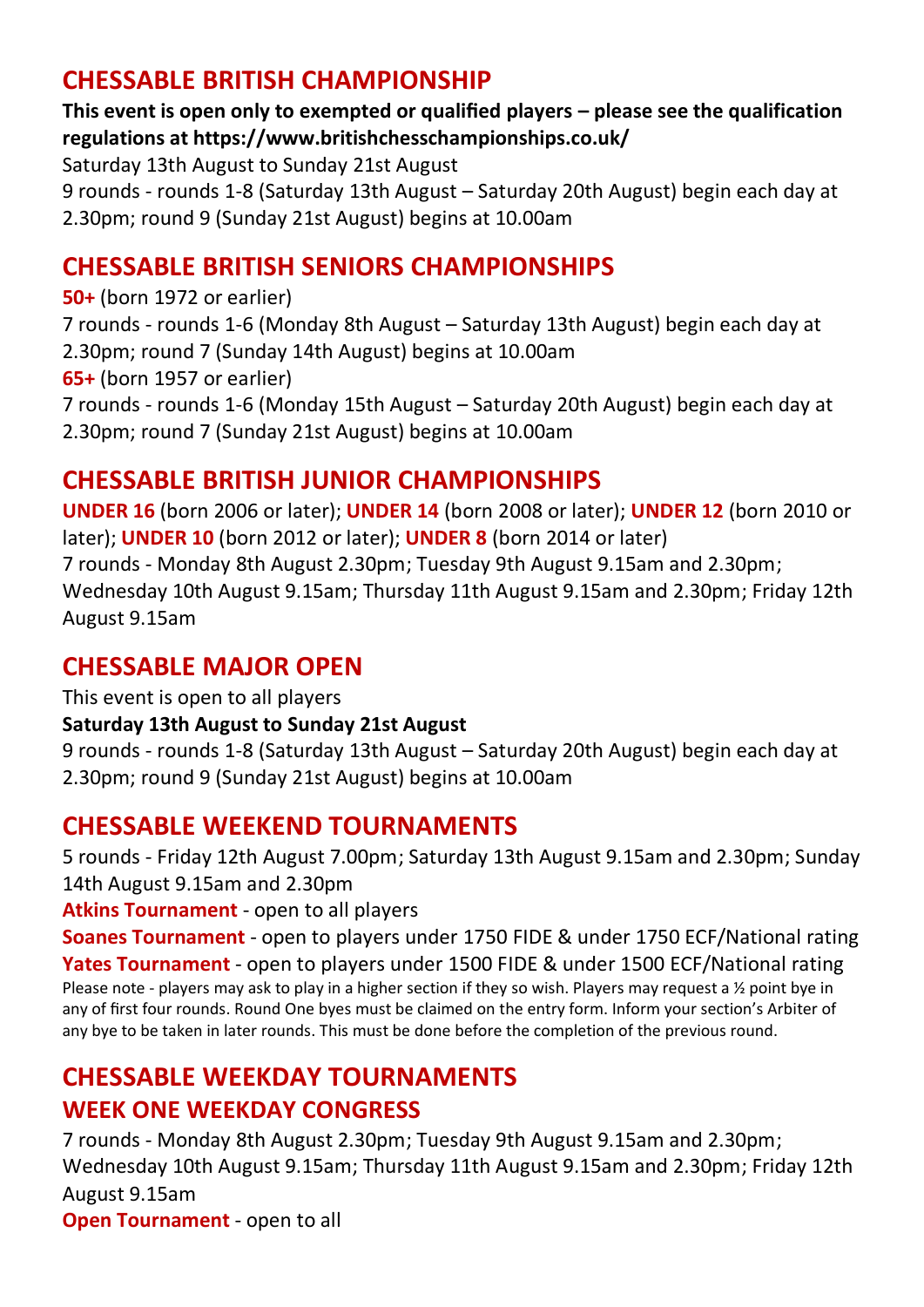**Under 2050 Tournament** - open to players under 2050 FIDE & under 2050 ECF/National rating **Under 1900 Tournament** - open to players under 1900 FIDE & under 1900 ECF/National rating

**Under 1750 Tournament** - open to players under 1750 FIDE & under 1750 ECF/National rating

**Under 1600 Tournament** - open to players under 1600 FIDE & under 1600 ECF/National rating

**Under 1450 Tournament** - open to players under 1450 FIDE & under 1450 ECF/National rating

#### **WEEK 2 MORNING CONGRESS**

7 rounds - all rounds (Sunday 14th August – Saturday 21st August) begin at 9.15am **Open Tournament** - open to all **Under 2050 Tournament** - open to players under 2050 FIDE and under 2050 ECF/National rating **Under 1900 Tournament** - open to players under 1900 FIDE and under 1900 ECF/National rating **Under 1750 Tournament** - open to players under 1750 FIDE and under 1750 ECF/National rating **Under 1600 Tournament** - open to players under 1600 FIDE and under 1600 ECF/National rating **Under 1450 Tournament** - open to players under 1450 FIDE and under 1450 ECF/National rating

## **CHESSABLE RAPIDPLAYS**

Wednesday 10th August 7 rounds – 2.30pm, 3.15pm, 4.00pm, 4.45pm, 5.30pm, 6.15pm, 7.00pm The higher of FIDE and ECF rapidplay ratings will be used for this event. If a player has neither FIDE or ECF rapidplay rating, the higher of the player's FIDE and ECF standardplay ratings will be used.

**Open** - open to all players

**Under 1750** - open to players under 1750 FIDE and under 1750 ECF/National rating **Under 1500** - open to players under 1500 FIDE and under 1500 ECF/National rating

## **CHESSABLE JUNIOR U11 RAPIDPLAY**

Wednesday 10th August – players born 2011 or later 7 rounds - 4.00pm, 4.45pm, 5.30pm, 6.15pm, 7.00pm, 7.45pm, 8.30pm The higher of FIDE and ECF rapidplay ratings will be used for this event. If a player has neither FIDE or ECF rapidplay rating, the higher of the player's FIDE and ECF standardplay ratings will be used.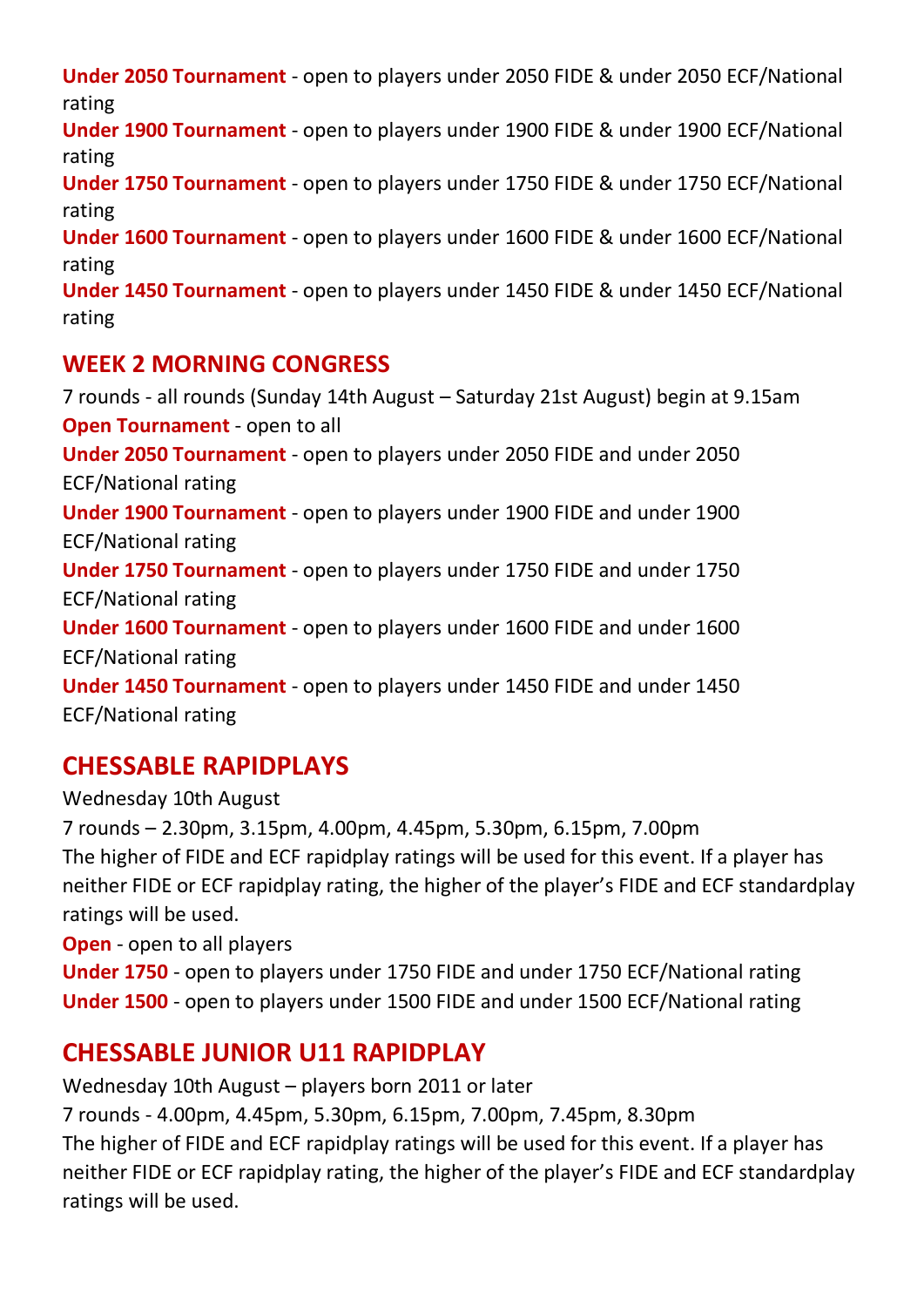## **CHESSABLE BLITZ**

FIDE blitz ratings will be used for these events. If no FIDE blitz rating, then the higher of FIDE and ECF rapidplay ratings will be used. If no FIDE or ECF rapidplay rating, then the higher of FIDE and ECF standardplay ratings will be used.

#### **Weekend**

One section - 9 rounds FIDE-rated Saturday 13th August 7.00pm start **Week 2**

One section - 9 rounds FIDE-rated Wednesday 17th August 7.00pm start

## **RATES OF PLAY**

| 40 moves in 90 minutes, followed by 30 minutes<br>to finish the game, with an increment of 30<br>seconds per move from move one | <b>British Championship</b><br>Senior Championships<br>Major Open |
|---------------------------------------------------------------------------------------------------------------------------------|-------------------------------------------------------------------|
| All moves in 10 minutes with 5 seconds per<br>move added from move one                                                          | Rapidplays                                                        |
| All moves in 3 minutes with 2 seconds per move<br>added from move one                                                           | Blitz                                                             |
| All moves in 90 minutes with 30 seconds<br>per move added from move one                                                         | All other events                                                  |

## **British Championship Play-off**

Should the Championship be tied, a play-off will determine the title. The play-off will be held on Sunday 21st August. The regulations will be published on the website prior to the Championships. In the event of any other tournament being tied, the title and any prize money will be shared.

## **Conditions of entry**

No entries can be accepted except on an official entry form or online at the Championship website. Additional forms can be obtained from the ECF and Championship website or by contacting the ECF office with a stamped addressed envelope.

English players MUST be members of the English Chess Federation. Gold membership is required for FIDE-rated events (other than Rapidplay and Blitz) and Silver for others. Silver membership is required for Rapidplay. Members should quote their membership number on the entry form. Other players MUST be a member of their national body.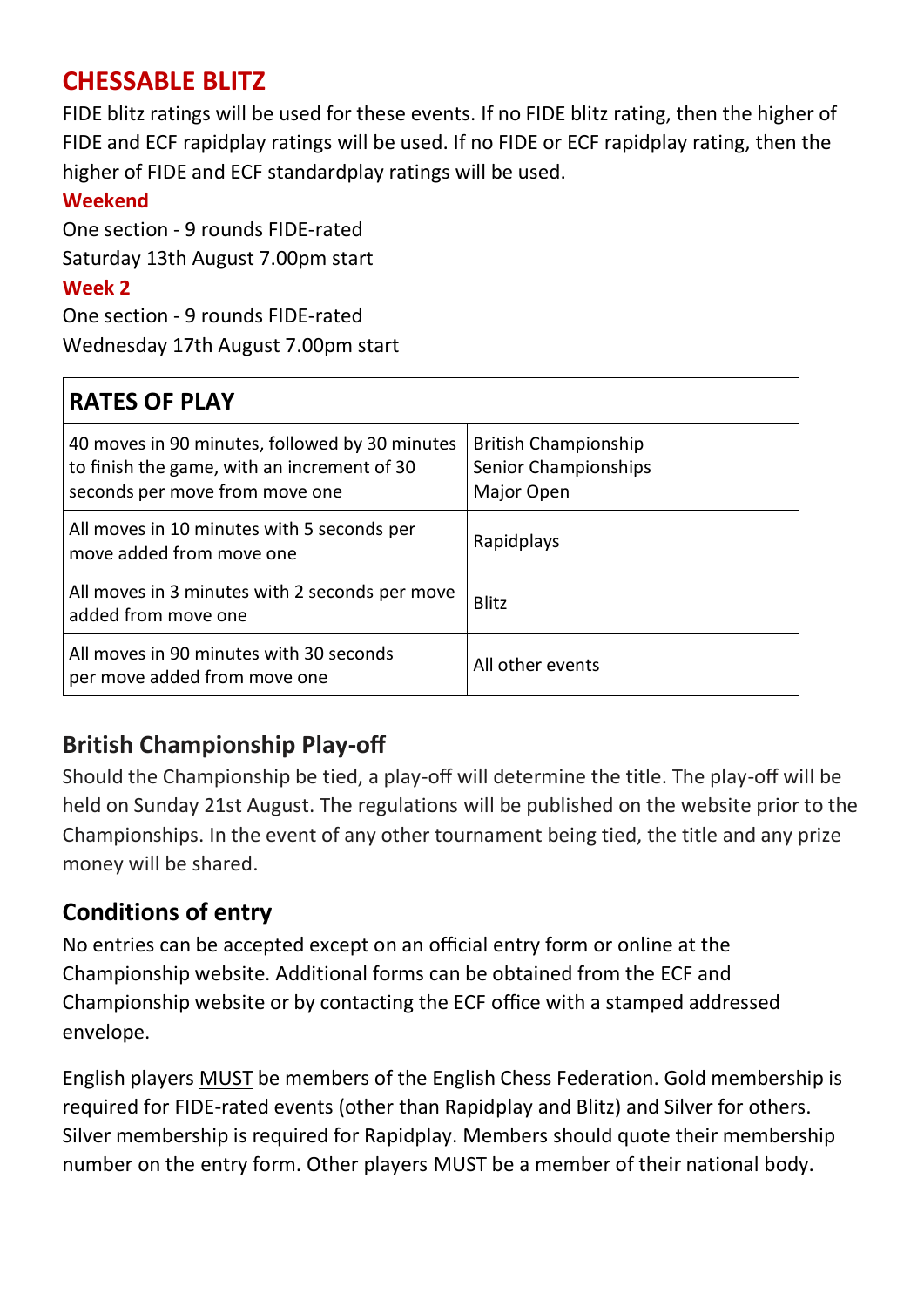To avoid late fees, both the entry form and entry fee MUST BE RECEIVED before the 'late fee' date of 7th July 2022. **Please note that as well as the 'late fee', an additional £10 surcharge will apply to entries made on the day of an event, if accepted.**

**Prizes must be claimed, and bank details provided, by 30th September 2022. Please see the terms & conditions on www.britishchesschampionships.co.uk**

#### **Ratings**

The ratings used for entry into each tournament will be in the following order of priority, where the following letters are ---

- E ECF/National Rating (June 2022)
- Q ECF Rapidplay Rating (June 2022)
- F FIDE Rating (June 2022)
- R FIDE Rapidplay Rating (June 2022)
- B FIDE Blitz Rating (June 2022)

For pairings, the August 2022 Ratings will be used

| Championship       | Max(F,E) | Under 16 | Max(F,E) | Under 8               | Max(F,E)             |
|--------------------|----------|----------|----------|-----------------------|----------------------|
| Major Open         | Max(F,E) | Under 14 | Max(F,E) | <b>Rated Sections</b> | Max(F,E)             |
| Over 50            | Max(F,E) | Under 12 | Max(F,E) | Rapidplay             | Max(R,Q) Max(F,E)    |
| Over <sub>65</sub> | Max(F,E) | Under 10 | Max(F,E) | Blitz                 | B, Max(R,Q) Max(F,E) |

1) Where a player has none of the above, the organisers will assign an estimate based on all available data on a case-by-case basis, failing which the player will be assigned a rating of 0

2) ECF ratings will be considered equivalent to FIDE ratings.

3) The ratings allocated by this process will be used in the calculation of any relevant prizes.

All games will be submitted for FIDE rating at the appropriate time control (Standardplay, Rapidplay, Blitz). All Standardplay and Rapidplay games will also be submitted for ECF rating. The ECF does not currently support Blitz ratings.

## **Obtaining a FIDE Identification Number**

All entrants must have a FIDE ID Number AT THE TIME OF SUBMITTING THEIR ENTRY, unless they wish their FIDE nationality to be England. English players without a FIDE ID number will have one created at the time the rating files are submitted to FIDE.

#### **Overlapping events**

Players may not ENTER OR TAKE PART in two tournaments on the same day if the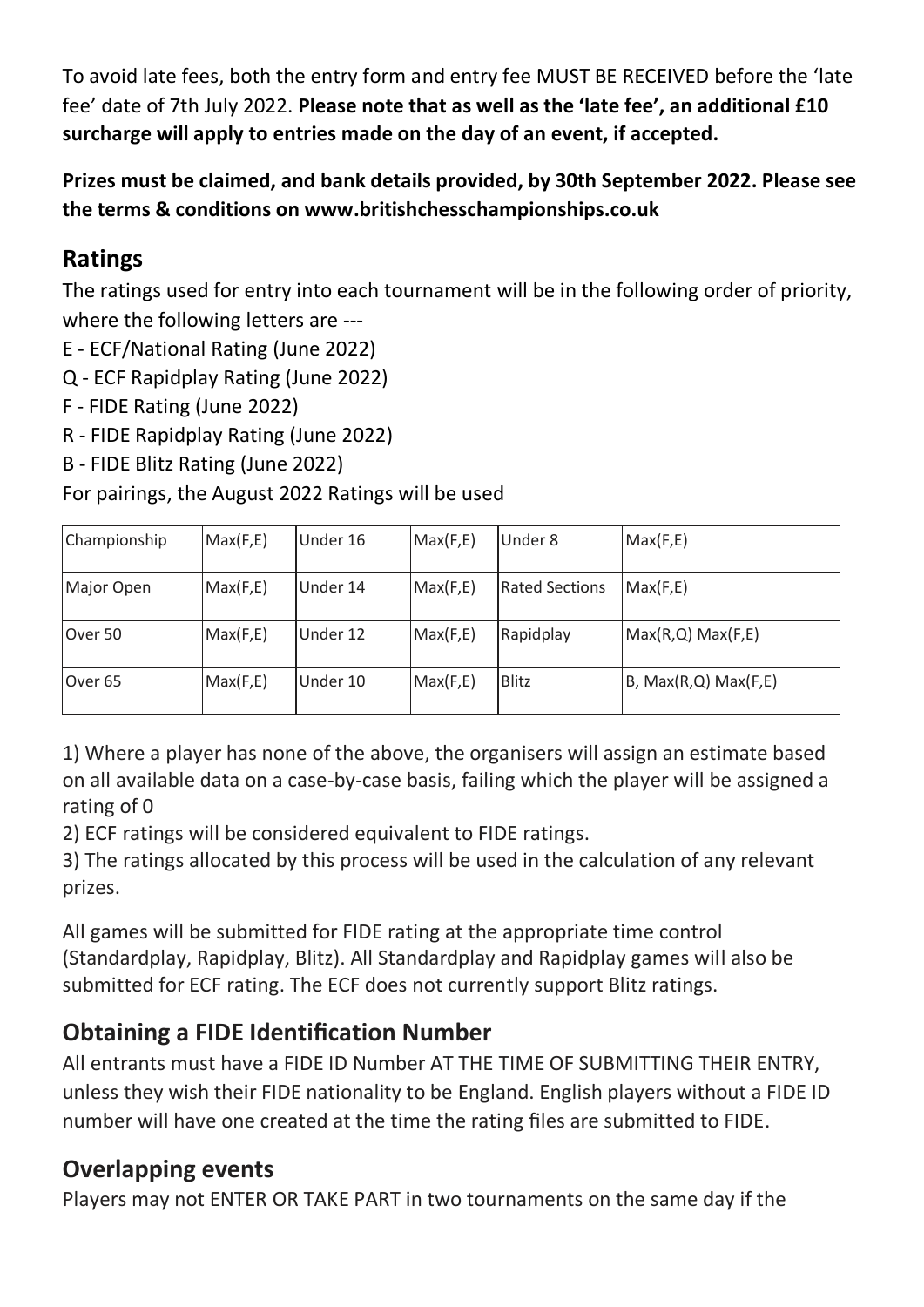sessions overlap or are scheduled at the same time, unless at least one of the tournaments allows the player to take a bye.

#### **Byes**

In **non-championship events**, the preferred way for byes to be claimed is on the entry form where at all possible. Players may request 1 half point bye in the weekend Open, Under 1750 and Under 1500. In other non-championship events and Rapidplay, a player will score 0 if a half-point bye is requested in the last round. If a tournament permits two half-point byes, then a player will score 0 if the second half-point bye request is in the last round, or if both the half-point byes are requested in the last two rounds.

Please note that photographs will be taken at the event which may be used for publicity purposes both for the current Championships and those in future years. Any objection by an individual to the same being published should be notified to the event organisers. Information on how we use the data you provide us is included in the 'Conditions 2022' section which can be accessed via our website at **www.britishchesschampionships.co.uk** (a paper copy of which is available on request via the ECF Office), as is other information for competitors, including conditions of entry and tournament rules. **Entry to the Championships is deemed to be acceptance of the conditions shown on the site.** 

#### **ADDITIONAL PRIZES**

#### **Junior Championships**

The highest placed boy and highest placed girl in each section will receive a trophy. In the event of a tie all players involved in the tie will be awarded a trophy

#### **English Junior Champions**

In each Junior Championship the highest placed English qualified player will be awarded the English Junior Championship for that age group. Where there is a tie for 1st place, the following tie-breaks will be used – (1) *Direct Encounter* (2) *Median-Buchholz* (3) *Buchholz Cut 1* (4) *Buchholz*

#### **Best game prize in junior sections (U16 – U10)** - **£50 Neil Carr Fellowship Prize**

This prize is a **one-year scholarship for 2023 for the ECF Chess Academy International Programme**. The prize is awarded to the highest eligible player in the Under 10 Championship. Tie break and eligibility rules will be found on the British Championships website prior to the Championships

#### **Best performance by a Welsh player will be awarded the Roy Clues Trophy**

This prize will be decided by members of a committee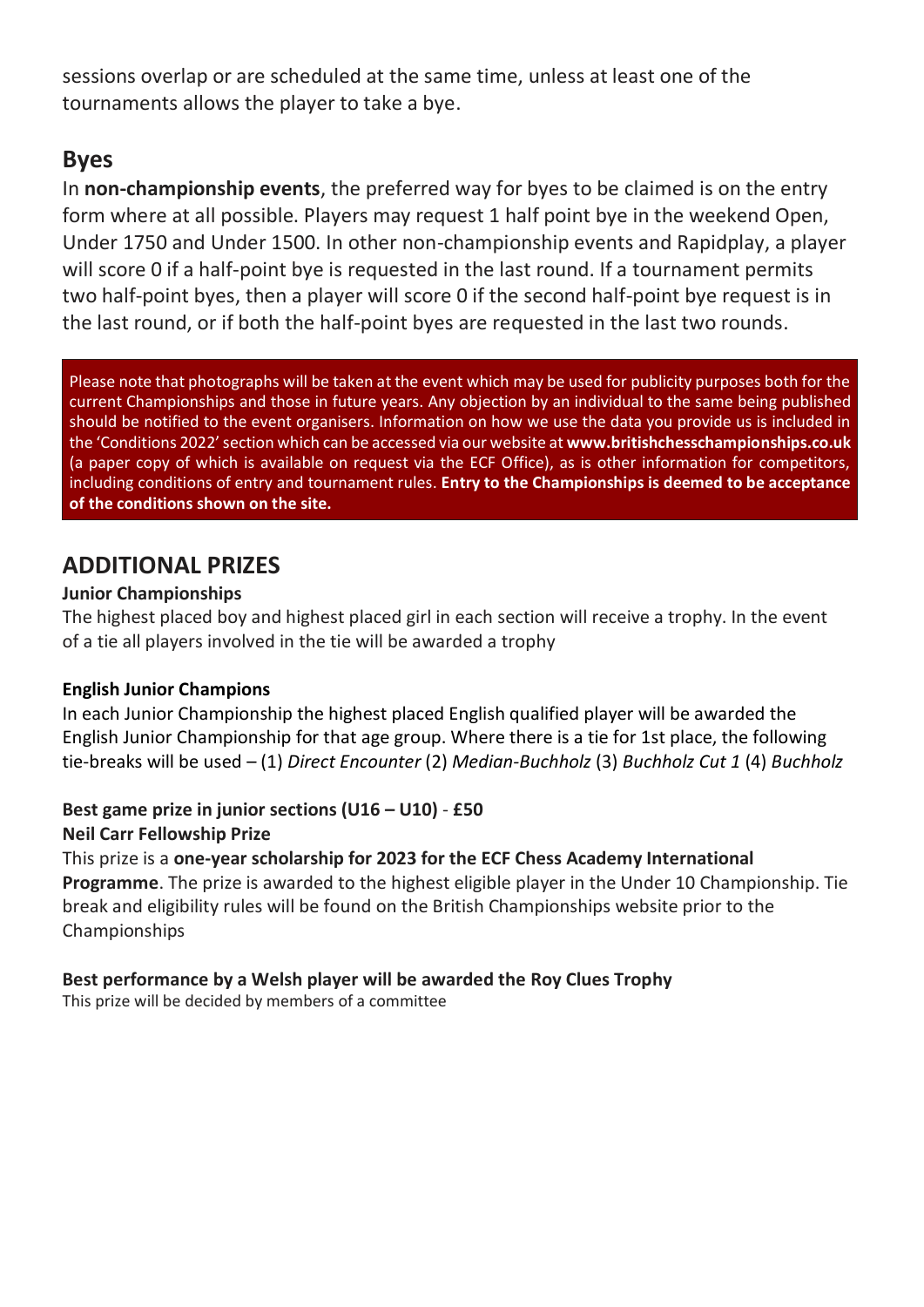#### **ENTRY FEES and PRIZES**

| Event                                                                                                      |                            | Entry<br>before<br>7/7/22 | Entry<br>7/7/22<br>and after | <b>PRIZES</b>                                                                                                               |
|------------------------------------------------------------------------------------------------------------|----------------------------|---------------------------|------------------------------|-----------------------------------------------------------------------------------------------------------------------------|
| <b>British Championship</b>                                                                                | GM, IM, WGM, WIM           | Free                      | £75                          | 1st £5000: 2nd £2500                                                                                                        |
| Please note - the organisers<br>reserve the right to change<br>the prize fund for the<br>Championship only | FM. WFM                    | £80                       | £150                         | 3rd £1500; 4th £1000<br>5th £1000; 6th £750                                                                                 |
|                                                                                                            | 2150 and above<br>untitled | £150                      | £225                         | <b>British Women's Championship</b><br>1st 1000: 2nd £500                                                                   |
|                                                                                                            | 2000 - 2149 inclusive      | £200                      | £275                         | Under 21<br>1st £500; 2nd £250                                                                                              |
|                                                                                                            | <b>Under 2000</b>          | £300                      | £375                         | <b>Alexander Best Game Prize</b><br>£100<br><b>Rating Prizes</b><br>2201-2350 £300<br>2051-2200 £300<br>2050 and under £200 |
| <b>Major Open</b>                                                                                          | GM, IM, WGM, WIM           | Free                      | £75                          | 1st £750; 2nd £400; 3rd £250                                                                                                |
|                                                                                                            | FM, WFM                    | £50                       | £125                         | Performance Rated prize(s) to be<br>announced at the Championships                                                          |
|                                                                                                            | <b>Others</b>              | £100                      | £175                         |                                                                                                                             |
| Weekday<br><b>Tournaments</b><br>Open, U2050, U1900,<br>U1750, U1600, U1450                                |                            | £50                       | £70                          | 1st £240; 2nd £160; 3rd £80; 4th £50                                                                                        |
| Over 50 / Over 65                                                                                          |                            | £60                       | £80                          | 1st £400; 2nd £200; 3rd £100                                                                                                |
| $U16-U8$<br>Championships                                                                                  |                            | £50                       | £70                          | 1st £240; 2nd £120; 3rd £60                                                                                                 |

| Event                                                       | Entry before 7/7/22 | Entry fee 7/7/22<br>and after | <b>PRIZES</b>                                                                           |
|-------------------------------------------------------------|---------------------|-------------------------------|-----------------------------------------------------------------------------------------|
| <b>Weekend Tournaments</b><br>- Atkins, Soanes and<br>Yates | £35                 | £50                           | 1st £200; 2nd £100; 3rd £50<br>Rating prize(s) to be announced                          |
| Rapidplay<br>(Open, U1750, U1500)                           | £30                 | £40                           | 1st £200; 2nd £100; 3rd £50<br>Rating prize(s) to be announced                          |
| Junior Rapidplay<br>(U11)                                   | £20                 | £30                           | 1st £200; 2nd £100; 3rd £50<br>Trophies presented to the first three in<br>each section |
| <b>Blitz</b><br>(Week 1 and Week 2)                         | £25                 | £35                           | 1st £200; 2nd £100; 3rd £50<br>Rating prize(s) to be announced                          |

**Further prizes many be announced at a later date. Please see www.britishchesschampionships.co.uk for details**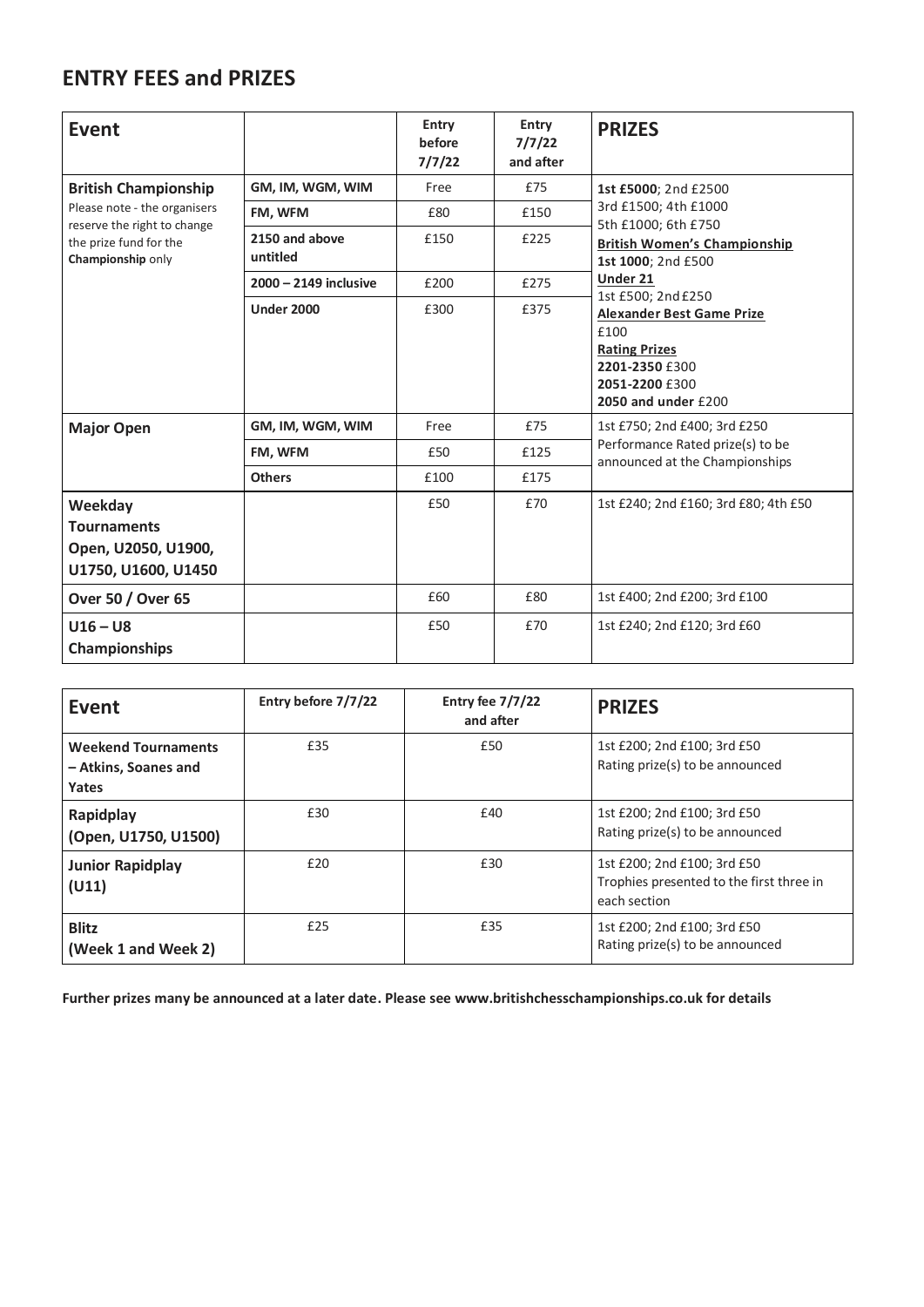#### **BRITISH CHESS CHAMPIONSHIPS 2022 ENTRY FORM**

Please enter me for ... (please tick the relevant box or boxes below)

| Player's details                 | <b>Event</b>                                                                                                                          | <b>ECF</b>                            | <b>Tick to indicate</b> | <b>Bye required?</b>      |
|----------------------------------|---------------------------------------------------------------------------------------------------------------------------------------|---------------------------------------|-------------------------|---------------------------|
| Surname                          |                                                                                                                                       | membership<br><u>level (required)</u> | entry                   | indicate round<br>number) |
|                                  | <b>British Championships</b>                                                                                                          |                                       |                         |                           |
| Forename                         | 65+ Championship                                                                                                                      |                                       |                         |                           |
|                                  | 50+ Championship                                                                                                                      |                                       |                         |                           |
| Title                            | Under 16 Championship                                                                                                                 |                                       |                         |                           |
|                                  | Under 14 Championship                                                                                                                 |                                       |                         |                           |
| Address (including postcode)     | Under 12 Championship                                                                                                                 |                                       |                         |                           |
|                                  | Under 10 Championship                                                                                                                 |                                       |                         |                           |
|                                  | <b>Under 8 Championship</b>                                                                                                           |                                       |                         |                           |
|                                  | <b>Major Open</b>                                                                                                                     |                                       |                         |                           |
|                                  | Week 1 Open                                                                                                                           |                                       |                         |                           |
| <b>Telephone</b>                 | Week 1 U2050                                                                                                                          |                                       |                         |                           |
|                                  | Week 1 U1900                                                                                                                          |                                       |                         |                           |
| Email                            | Week 1 U1750                                                                                                                          |                                       |                         |                           |
|                                  | Week 1 U1600                                                                                                                          |                                       |                         |                           |
| Club                             | Week 1 U1450                                                                                                                          |                                       |                         |                           |
|                                  | Week 2 Open                                                                                                                           |                                       |                         |                           |
| Date of birth                    | Week 2 U2050                                                                                                                          |                                       |                         |                           |
|                                  | Week 2 U1900                                                                                                                          |                                       |                         |                           |
| Gender                           | Week 2 U1750                                                                                                                          |                                       |                         |                           |
|                                  | Week 2 U1600                                                                                                                          |                                       |                         |                           |
| FIDE/ECF/other rating and source | Week 2 U1450                                                                                                                          |                                       |                         |                           |
|                                  | <b>Weekend Atkins Open</b>                                                                                                            |                                       |                         |                           |
| ECF membership number (ME )      | <b>Weekend Soanes U1750</b>                                                                                                           |                                       |                         |                           |
|                                  | Weekend Yates U1500                                                                                                                   |                                       |                         |                           |
| Nationality                      | Rapidplay Open                                                                                                                        |                                       |                         |                           |
|                                  | Rapidplay U1750                                                                                                                       |                                       |                         |                           |
| <b>FIDE</b> federation           | Rapidplay U1500                                                                                                                       |                                       |                         |                           |
|                                  | Junior Rapidplay U16                                                                                                                  |                                       |                         |                           |
|                                  | Junior Rapidplay U14                                                                                                                  |                                       |                         |                           |
|                                  | Junior Rapidplay U12                                                                                                                  |                                       |                         |                           |
|                                  | Junior Rapidplay U10                                                                                                                  |                                       |                         |                           |
|                                  | Junior Rapidplay U8                                                                                                                   |                                       |                         |                           |
|                                  | <b>Blitz Weekend</b>                                                                                                                  |                                       |                         |                           |
|                                  | <b>Blitz Week 2</b>                                                                                                                   |                                       |                         |                           |
|                                  | All standardplay events are FIDE-rated and require ECF Gold membership. ECF Silver<br>membership is required for rapidplays and blitz |                                       |                         |                           |
|                                  | Please sign below to indicate you have read the tournament rules at<br>http://www.britishchesschampionships.co.uk                     |                                       |                         |                           |